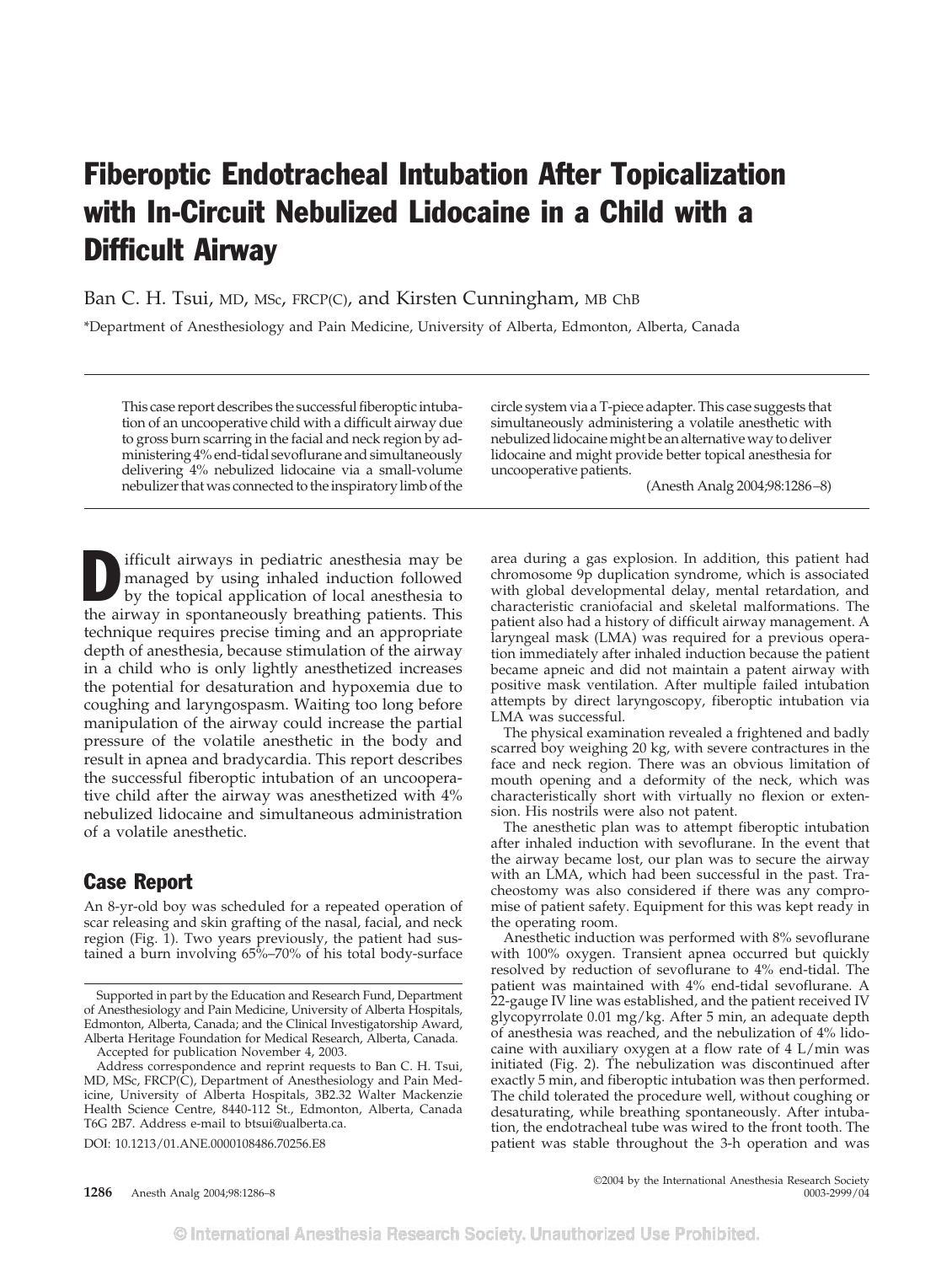

**Figure 1.** The endotracheal tube was wired to the front tooth of an 8-yr-old boy with burn scar contractures of the nasal, facial, and neck region.



**Figure 2.** In-circuit nebulized lidocaine setup. A small-volume nebulizer was connected to the inspiratory limb of the circle system via a T-piece adapter.

tracheally extubated fully awake without difficulty at the end of the procedure.

One week later, the patient was rescheduled for another elective skin grafting. Anesthesia was successfully induced with 4% sevoflurane without apnea or desaturation. Again the patient received 5 min of nebulized 4% lidocaine with 4% end-tidal sevoflurane. Fiberoptic intubation was easily performed, and the child tolerated the procedure well, without coughing or desaturation. The patient was tracheally extubated at the end of surgery without complications and was discharged home 7 days later.

## **Discussion**

This is the first described case of a difficult airway in a child with gross burn scarring in the facial and neck region in whom two successful fiberoptic intubations

were performed after topicalization with in-circuit nebulized lidocaine. Upper airway manipulations, such as awake fiberoptic intubation, are often poorly tolerated in pediatric patients. Local and regional anesthesia techniques are frequently used to reduce the irritation associated with these procedures. These techniques are readily performed in awake or sedated adults but may require general anesthesia in children. It is prudent to maintain spontaneous respiration in an anesthetized child with a compromised airway. Inhaled induction in a child with a difficult airway is challenging, and the risks of airway obstruction, laryngospasm, and airway compromise are ever present, especially with premature intervention. Deep anesthesia under these circumstances may cause apnea and cardiovascular depression. Although the topical application of local anesthetics by using nebulization is one of the least invasive methods of anesthetizing the airway in awake adults, this approach may be difficult to effectively administer to uncooperative children.

In this case, the child had chromosome 9p duplication syndrome, which is characterized by mental retardation and craniofacial abnormalities. In addition, the patient had a limited range of mouth opening and neck motion because of scarring from a previous burn. Securing the airway in an uncooperative pediatric patient with severe facial and neck burns is a challenge, even to the most experienced anesthesiologist. The chosen anesthetic technique was influenced by previous failed attempts to secure a patent airway in the patient by direct laryngoscopy. Although the patient's airway was previously obtained with fiberoptic endoscopy via an LMA, in our opinion the potential for a life-threatening situation might be minimized in this particular patient by fiberoptic intubation under spontaneous respiration.

Nebulizing airways with local anesthetics through a small-volume nebulizer is routinely used in adults for airway management. However, we anticipated that this method would be time consuming and poorly tolerated in this unsedated patient. We hypothesized that simultaneously administering a volatile anesthetic with nebulized lidocaine would more effectively deliver lidocaine and provide better topical anesthesia for an uncooperative patient. With this technique, the patient was able to tolerate fiberoptic intubation while spontaneously breathing. IV lidocaine after sevoflurane induction has been shown to decease coughing and attenuate blood pressure increases after tracheal intubation in children (1,2). Other combinations, such as propofol and sevoflurane, have been reported to decrease minimum alveolar anesthetic concentration requirements for intubation, but they may increase the risk of apnea (3). Convulsions from local anesthetic toxicity have been reported from the nebulization of lidocaine (4,5).